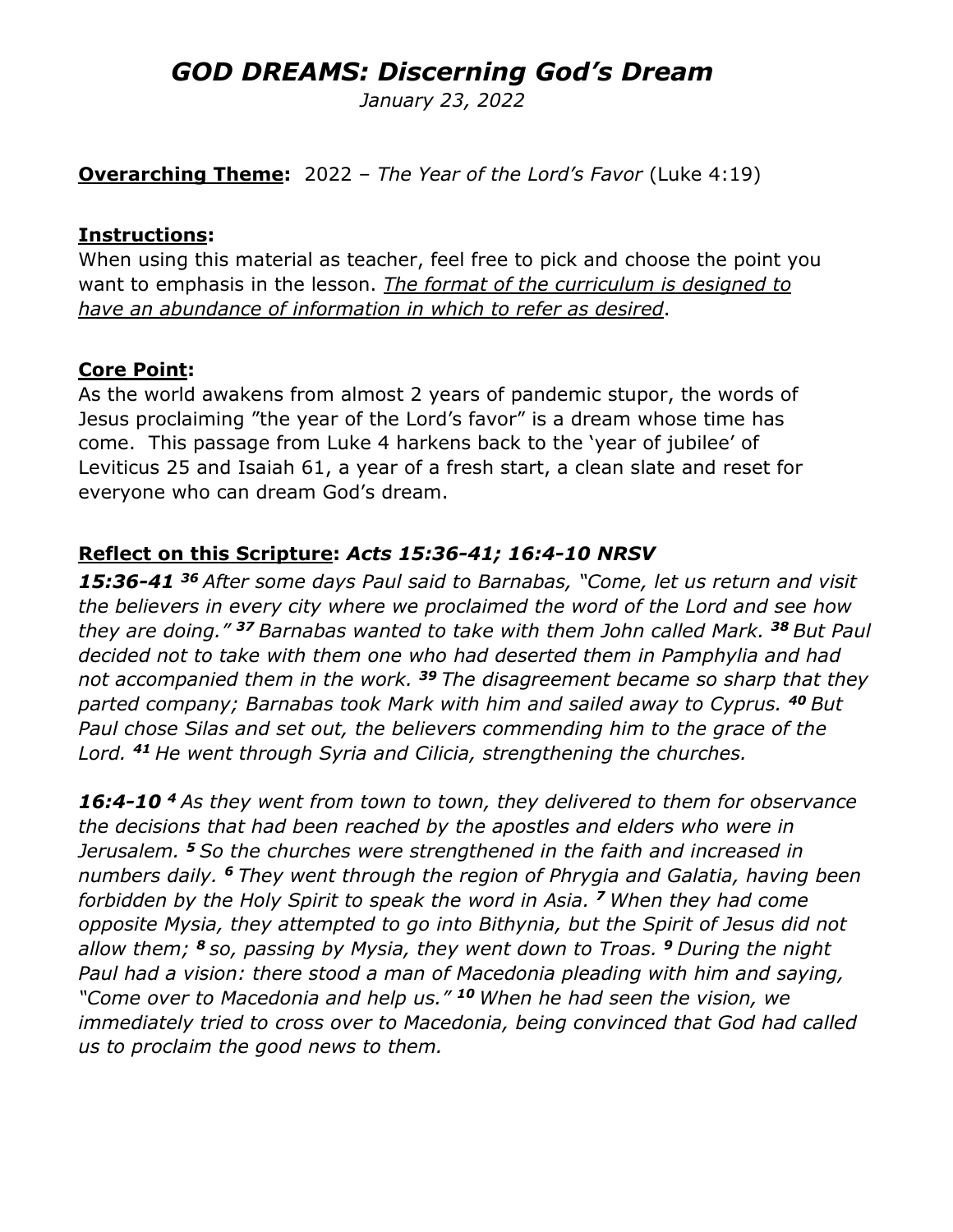### **This Week: Acts 15:36-41; 16:4-10**

This episode begins with good resolve: *"Let us return and visit the believers in every city where we proclaimed the word of the Lord and see how they are doing' "* It is Paul's initiative to do so and his suggestion to Barnabas neatly summarizes their earlier mission together. Barnabas wants to take John Mark along (v. 37). Perhaps it is for family reasons, since John Mark is Barnabas's cousin (cf. Col 4:10) or because John Mark's mother is the apostle Peter's patron (see Acts 12:12) or because Barnabas, who is generous of heart (see 4:36-37), is himself a patron of second chances. We simply do not know. What Luke does tell us, however, is that Paul will have none of it. Paul disqualifies John Mark for two reasons: He lacks field experience – he is not a witness to "*all the signs and wonders that God had done through them among the Gentiles"* (v. 12) – and he is a defector from their prior mission. Barnabas's "sharp disagreement" with Paul and his subsequent decision to take John Mark on an independent mission to Cyprus (15:39) leads to separate paths.

The book of Acts follows Paul's next fledgling steps. It seems as though some prayerful trial and error is going on as the Spirit shuts doors on both his attempts to reach out in the province of Bithynia and Asia. After a series of closed doors, Paul becomes receptive to a vision in the quiet of the night that provides clarity. In Paul's vision, "*there stood a man of Macedonia pleading with him and saying, 'Come over to Macedonia and help us'* " (v.9). Luke's use of the Greek word for "help!" is almost prayer-like and recalls the invocative language of cries for assistance in the psalter. The proclamation of the good news is in response to the urgent plea for help.

Paul's response is immediate: "We *immediately* tried to cross over to Macedonia, being *convinced* that God had called us to *proclaim* the good news to them" (v. 10). The rest of the book of Acts hinges on this text.

-Adapted from New Interpreters Commentary, Vol X, p. 225-227

# **Questions to Ponder for Accountability in the Group:**

- 1. What do you think of the sharp disagreement between Paul and Barnabas (v.39)? How can dialogue (and even conflict) lead to clarity and further God's mission/dream through different paths?
- 2. What do you make of the doors that closed for Paul as he sought to go to the province of Asia and later Bithynia? Have you experienced a 'closed door' that led you to discern a new, perhaps even better path? Discuss.
- 3. Finally Paul gets quiet enough in the stillness of the night to receive guidance through a vision. Have you ever received clarity through a 'quiet time' in your life?